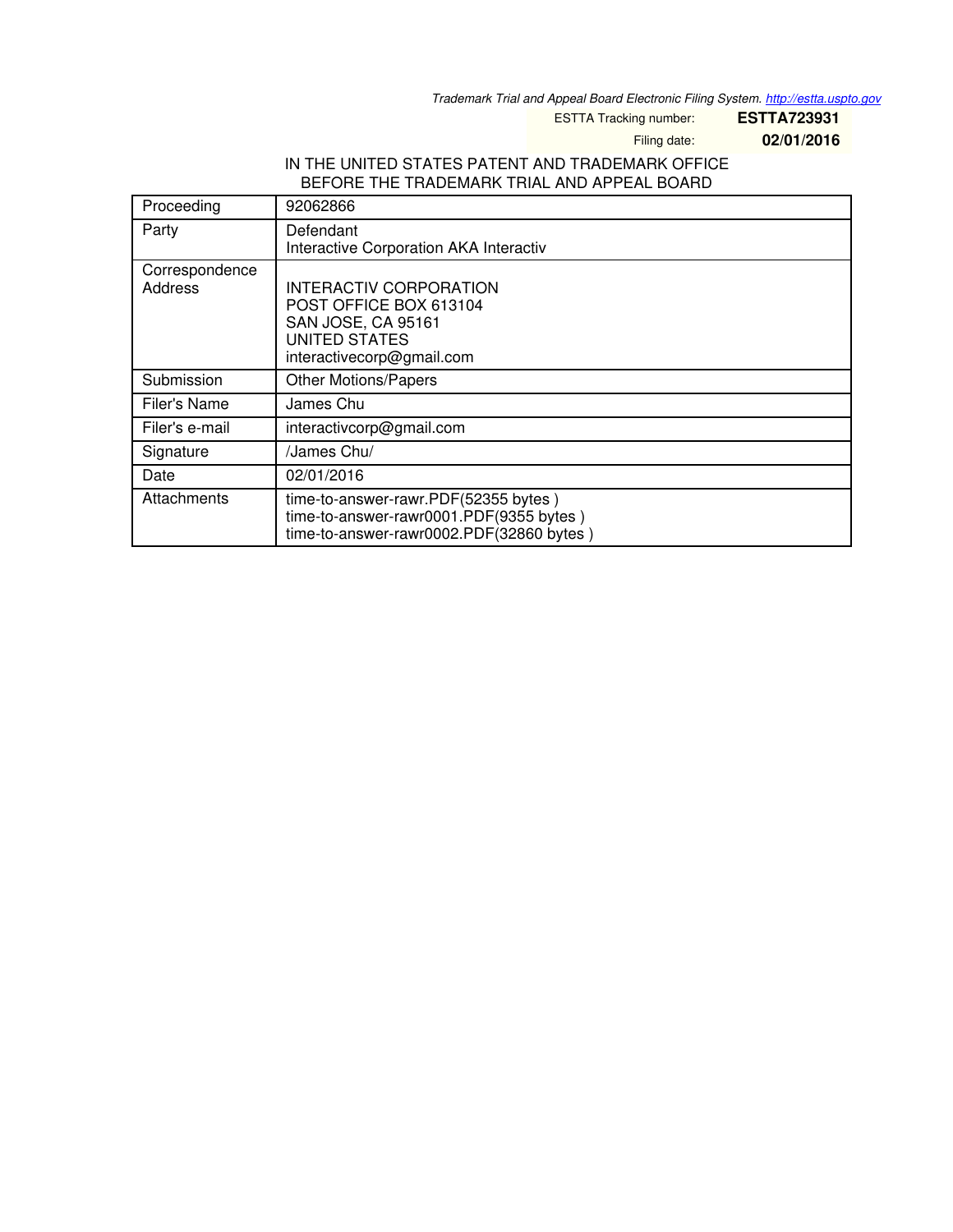## IN THE UNITED STATES PATENT AND TRADEMARK OFFICE

### BEFORE THE TRADEMARK TRIAL AND APPEAL BOARD

Cancellation No. 92062866 Registration No. 4242066 Defendant, Interactive Corporation AKA Interactiv

Plaintiff, Futurefly Oy

#### Defendant's Response to Plaintiff's Response to Defendant's Motion for an Extension of Time to Answer

Defendant opposes Plaintiff's Response to Defendant's Motion for an Extension of Time to Answer filed on January 25, 2016. In opposition, Defendant submits the following:

#### Facts

- 1. Plaintiff filed Petition for Cancellation with TTAB on December 17, 2015.
- 2. The TTAB set NOTICE AND TRIAL DATES SENT; ANSWER DUE: on December 28, 2015.
- 3. Defendant is not represented by Counsel.

## Argument

- 3. Defendant needs additional time to investigate the claim.
- 4. Defendant needs additional time to seek Counsel.
- 5. Defendant did not have reasonable time to file Time to Answer because Plaintiff filed a Petition for Cancellation during the Holidays and New Years when Defendant availability were limited.
- 6. This is Defendant's first extension request and not in bad faith, and the privilege of extensions is not abused.
- 7. Defendant RAWR registered trademark is valid.

Defendant arguments are justify and respectfully request TTAB grant Defendant's Motion for an Extension of Time to Answer.

## Certificate of Service

I hereby certify that a true and complete copy of the foregoing Defendant's Response to Plaintiff's Response to Defendant's Motion for an Extension of Time to Answer has been served on Geza Ziegler by mailing said copy on this 1st of February, 2016, via First Class Mail, postage prepaid to:

Geza Ziegler

Ziegler lP Law Group LLC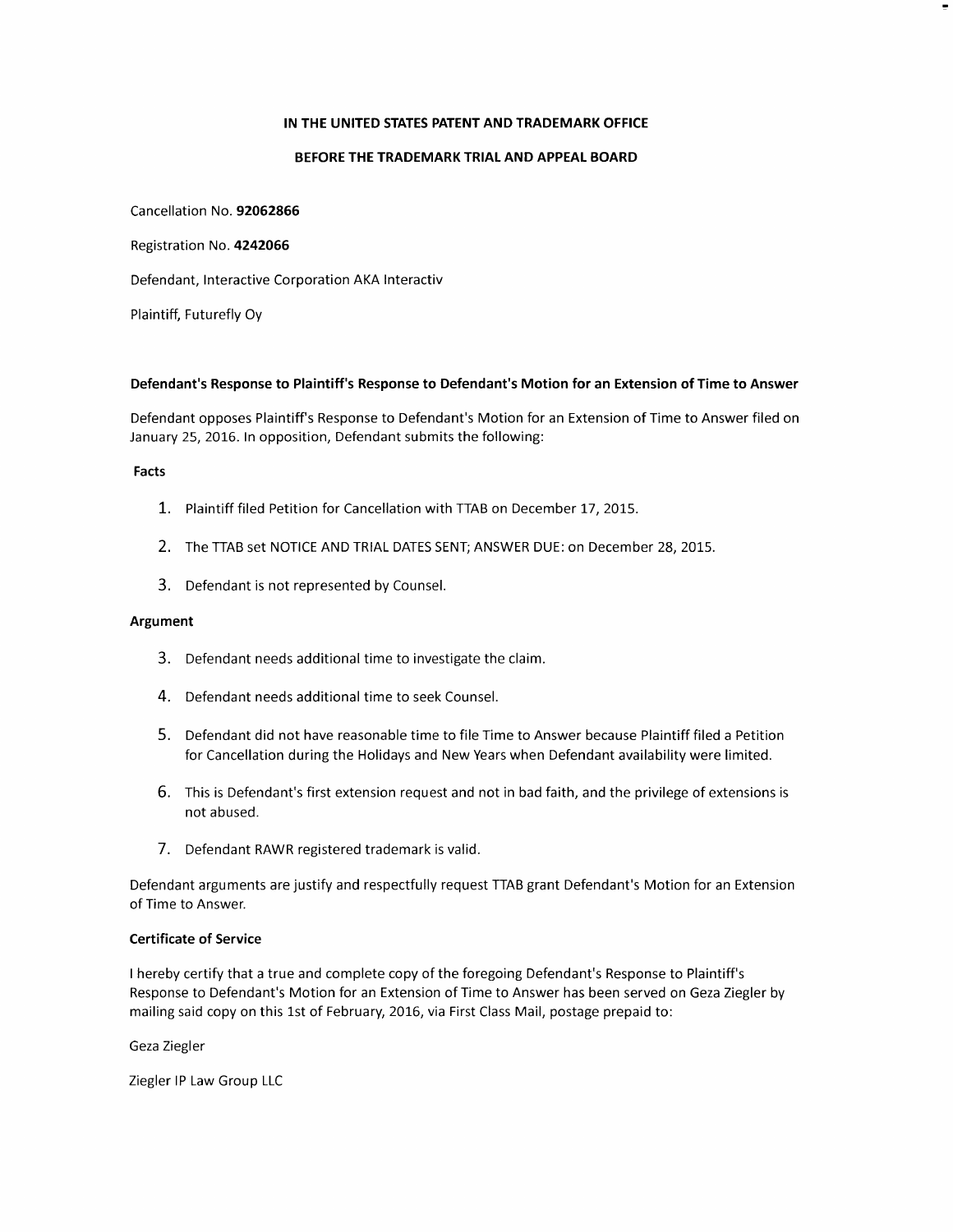55 Greens Farms Road Westport, CT 06880 ptomail@gziplaw.com

 $\blacksquare$ 

Respectfully submitted,

James Chu

Interactiv Corporation

PO Box 613104

San Jose, CA 95161

interactivcorp@gmail.com

February 1, 2016